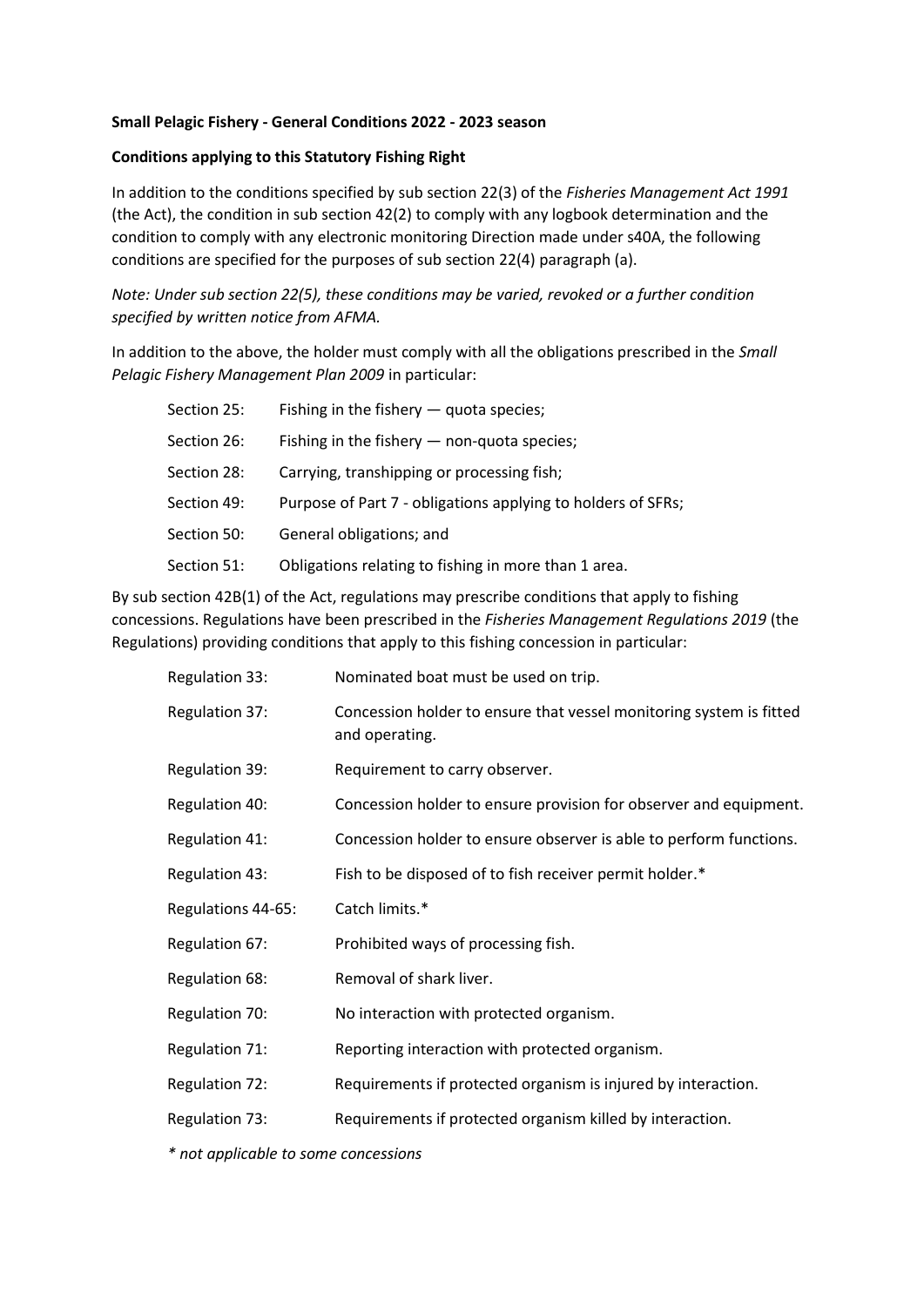### **Gear Limitations**

- 1. This concession authorises the use of the following gear only as permitted or determined under the *Small Pelagic Fishery Management Plan 2009*:
	- (a) Purse seine fishing method;
	- (b) Mid-water trawl fishing method;
	- (c) Jigging method; or
	- (d) Minor Line methods.
- 2. When fishing under this concession using the mid-water trawl method, a mesh in a net must not be less than 30 millimetres at any part of the net and the net must be measured in the following way:
	- (a) Before a measurement is taken, the part of the net to be measured must be soaked in water for at least 5 minutes;
	- (b) Immediately after the net has been soaked the part of the net to be measured must be suspended vertically. The distance between the inside edge of the knot and the inside edge of the knot in the diagonally opposite corner of the mesh immediately above the first knot must be measured; and
	- (c) The average of the 10 measurements must be taken as the size of the mesh in the net.
- 3. When fishing under this concession using the mid-water trawl method, the holder must use a marine mammal exclusion device approved by AFMA in writing for use on the boat nominated to this concession.

### **Carrying**

4. The concession holder is authorised to use the boat nominated to this concession to carry fish in the Fishery.

### **Applicable Boat(s)**

- 5. To fish using mid-water trawl gear in Zone A or Zone C waters as specified in Schedule 2 of the *Small Pelagic Fishery Management Plan 2009*, the boat(s) nominated to this concession must also be nominated to a Trawl Boat Statutory Fishing Right granted under the *Southern and Eastern Scalefish and Shark Fishery Management Plan 2003*.
- 6. To fish using mid-water trawl gear in Zone B waters as specified in Schedule 2 of the *Small Pelagic Fishery Management Plan 2009* that overlap with the following fisheries:
	- (a) Southern and Eastern Scalefish and Shark Fishery (SESSF) and Great Australian Bight Trawl Sector of the SESSF as defined in the *Southern and Eastern Scalefish and Shark Fishery Management Plan 2003*; or
	- (b) Western Deepwater Trawl Fishery as defined in the *Fisheries Management Regulations 2019*,

the boat(s) nominated to this concession must also be nominated to a concession that allows access to trawl in that fishery.

7. To fish using mid-water trawl gear in that part of Zone B that starts at latitude 31°00' South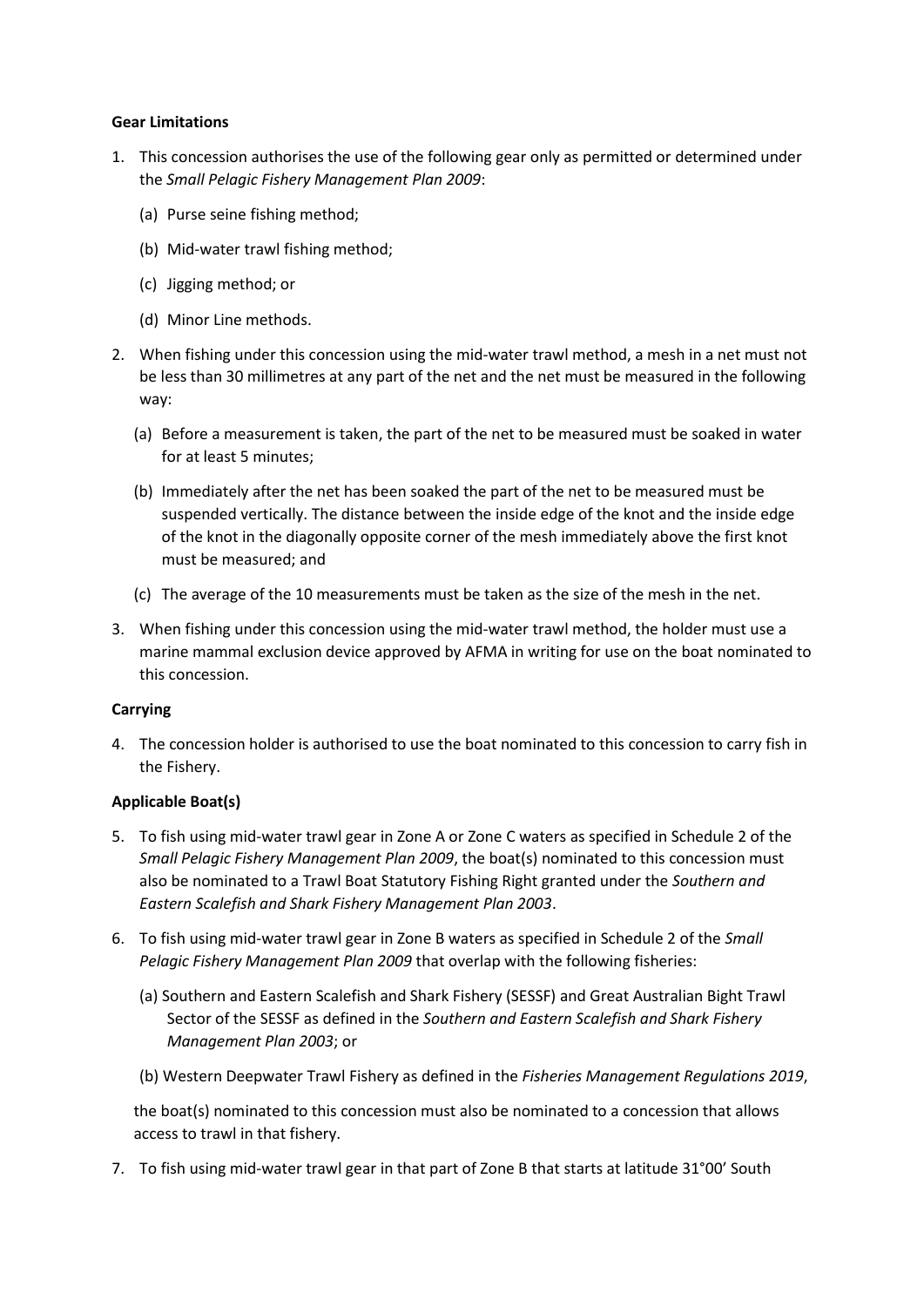running south along the coastline of Western Australia to longitude 129°00' E, the boat(s) nominated to this concession must also be nominated to the relevant Western Australian State trawl entitlement.

- 8. To fish using mid-water trawl gear in Zone D waters as specified in Schedule 2 of the *Small Pelagic Fishery Management Plan 2009*:
	- (a) The boat(s) nominated to this concession must also be nominated to a Trawl Boat Statutory Fishing Right granted under the *Southern and Eastern Scalefish and Shark Fishery Management Plan 2003*;
	- (b) North of 33 degrees 35 seconds South outside 80 nautical miles, the boat(s) nominated to this concession must also be nominated to a current Southern and Eastern Scalefish and Shark Fishery East Coast Deepwater Trawl Sector permit; and
	- (c) North of 33 degrees 35 minutes South inside 80 nautical miles, the boat(s) nominated to this concession must also be nominated to a current New South Wales State trawl entitlement.
- 9. Where the boat(s) nominated to this concession is also nominated to a concession granted under the *Southern and Eastern Scalefish and Shark Fishery Management Plan 2003* or *Fisheries Management Act 1991* that allows the take of a quota species or non-quota species ("that other concession"):
	- (a) The conditions of that other concession apply (to the extent they are capable of doing so and are not inconsistent with these conditions) as conditions of this concession.
	- (b) A breach, suspension or cancellation of that other concession is a breach, suspension or cancellation of this concession.
	- (c) The conditions of this concession apply (to the extent they are capable of doing so and are not inconsistent with these conditions) as conditions of that other concession while it is being used in conjunction with this concession.
	- (d) A breach, suspension or cancellation of this concession is a breach, suspension or cancellation of that other concession.
- 10. The holder is not authorised to fish using jigging or minor line gear in the area of the Finfish Fishery adjacent to New South Wales as defined in the *Arrangement between the Commonwealth of Australia and the State of New South Wales in relation to the Finfish Fishery* (Commonwealth of Australia Gazette, No. GN 2, 16 January 1991, p.219).

**Note:** for the purposes of this condition, the area of waters adjacent to New South Wales as defined in *Arrangement between the Commonwealth of Australia and the State of New South Wales in relation to the Finfish Fishery* are from the coastline to approximately 80 nautical miles.

### **Species Limitations**

- 11. The holder of an Eastern sub-area Redbait Statutory Fishing Right must only take redbait (*Emmelichthys nitidus*) in the Eastern sub-area of the Small Pelagic Fishery as specified in Schedule 1 (1) of the *Small Pelagic Fishery Management Plan 2009*.
- 12. The holder of a Western sub-area Redbait Statutory Fishing Right must only take redbait (*E. nitidus*), in the Western sub-area as defined in Schedule 1 (2) of the *Small Pelagic Fishery*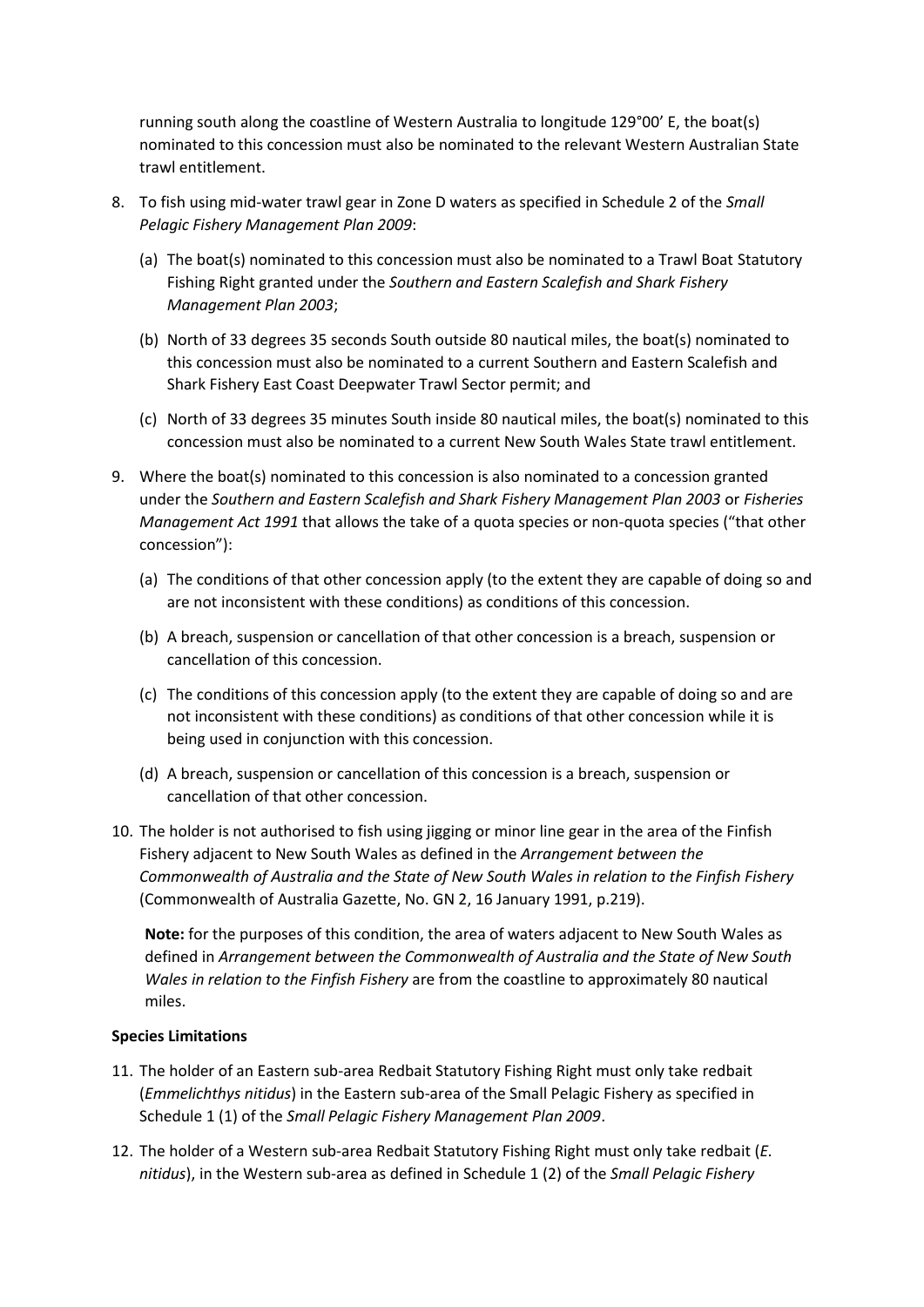*Management Plan 2009*.

- 13. The holder of an Eastern sub-area Blue Mackerel Statutory Fishing Right must only take blue mackerel (*Scomber australasicus*) in the Eastern sub-area as defined in Schedule 1 (1) of the *Small Pelagic Fishery Management Plan 2009*.
- 14. The holder of a Western sub-area Blue Mackerel Statutory Fishing Right must only take blue mackerel (*S. australasicus*) in the Western sub-area as defined in Schedule 1 (2) of the *Small Pelagic Fishery Management Plan 2009*.
- 15. The holder of an Eastern sub-area Jack Mackerel Statutory Fishing Right must only take jack mackerel (*Trachurus declivis* and/or *Trachurus murphyi*) in the Eastern sub-area as defined in Schedule 1 (1) of the *Small Pelagic Fishery Management Plan 2009*.
- 16. The holder of a Western sub-area Jack Mackerel Statutory Fishing Right must only take jack mackerel (*T. declivis* and/or *T. murphyi*) in the Western sub-area as defined in Schedule 1 (2) of the *Small Pelagic Fishery Management Plan 2009*.
- 17. The holder of an Australian Sardine Statutory Fishing Right must only take Australian sardine (*Sardinops sagax*) in the Australian Sardine sub-area as defined in Schedule 1 (3) of the *Small Pelagic Fishery Management Plan 2009*.
- 18. The holder must not take any tuna or tuna-like species under the *Small Pelagic Fishery Management Plan 2009* as specified below:
	- (a) Fish of the family Scombridae, except fish of the genera *Scomberomorus*, *Scomber*, *Acanthocybium*, *Grammatorcynus* and *Rastrelliger* (commonly known as mackerels); and
	- (b) Fish of the families Istiophoridae (commonly known as marlins) and Xiphiidae (commonly known as billfish).
- 19. Any take of the following Eastern Tuna and Billfish Fishery quota species is to be taken in accordance with the *Eastern Tuna and Billfish Fishery Management Plan 2010*:
	- (a) albacore tuna (*Thunnus alalunga*);
	- (b) bigeye tuna (*Thunnus obesus*);
	- (c) broadbill Swordfish (*Xiphias gladius*);
	- (d) striped marlin (*Tetrapturus audax*);
	- (e) yellowfin tuna (*Thunnus albacares*).
- 20. Any take of southern bluefin tuna (*Thunnus maccoyii*) is to be taken in accordance with the *Southern Bluefin Tuna Management Plan 1995*.

### **Spatial Management - regional catch limits**

21. A holder must not continue to fish in any grids numbered G1 to G120 if notified by AFMA that the 2000 tonnes trigger of combined catch of quota species over a 30 day period has been reached, or is likely to be reached, within that grid.

# **Definitions:**

**Grids numbered G1 to G120**: as defined in the Commonwealth of Australia Gazette No.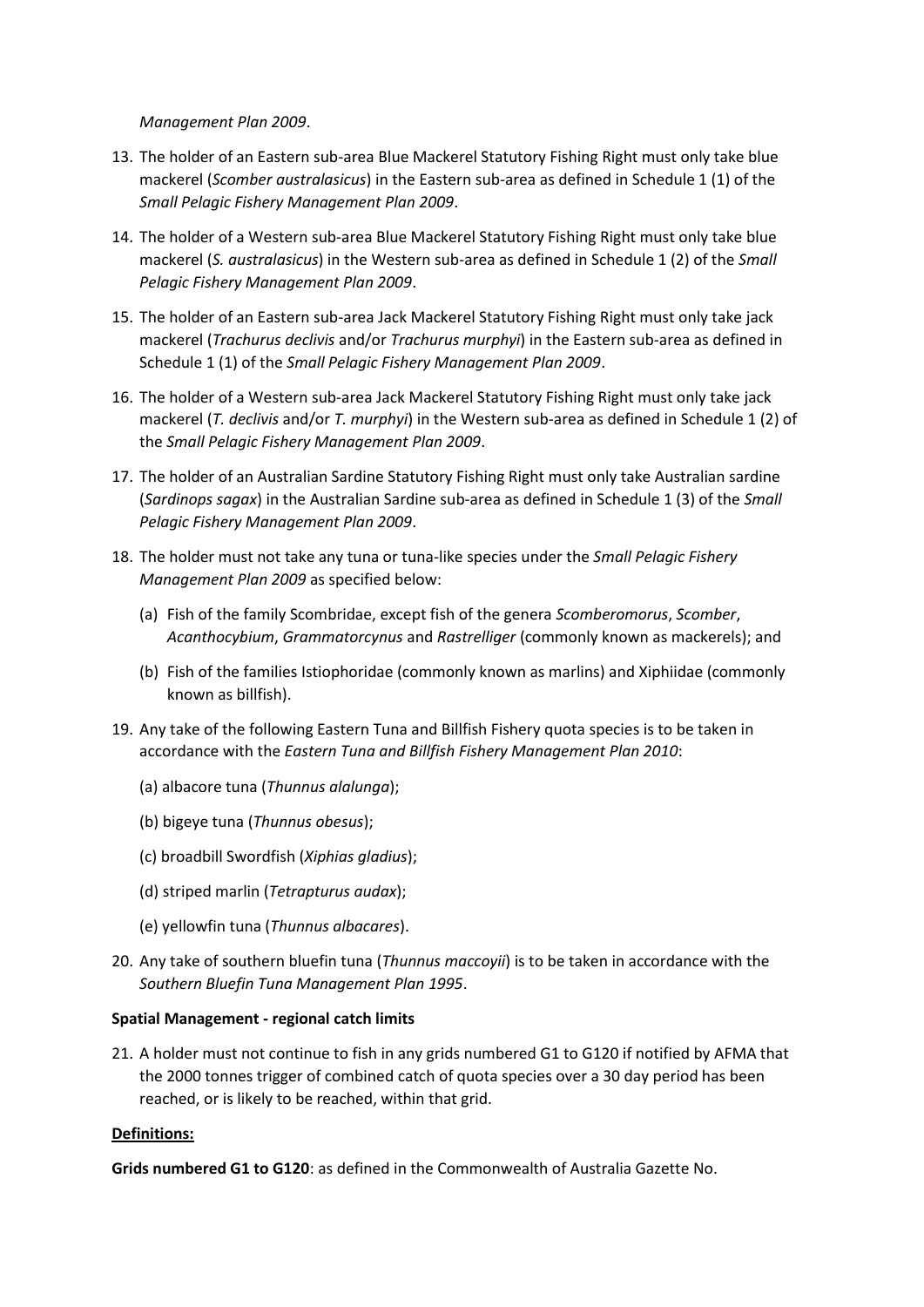#### C2018G00272, 12 April 2018.

### **Observer/Monitoring Obligations**

- 22. When directed by AFMA the holder must:
	- (a) give the AFMA Observer Section at least 72 hours notice of an intention to depart on a fishing trip, by telephone (02 6225 5506, or 0427 016 859) or by email: [observers@afma.gov.au;](mailto:observers@afma.gov.au) and
	- (b) ensure that the boat does not leave port until AFMA has notified the holder, or a person acting on behalf of the holder, whether it directs that an observer is to be carried on the boat.

*Note 1: These conditions are in addition to the conditions concerning the taking of observers that are prescribed in the Regulations. Those conditions are in Division 5, regulations 38 to 41.*

*Note 2: AFMA may direct, under the Regulations, that an observer be carried, even if electronic monitoring equipment is installed and is to be operated.* 

#### **Vessel Management Plan**

- 23. The holder must not use the nominated boat(s) to fish using the mid-water trawl method unless it holds an AFMA approved vessel management plan.
- 24. The vessel management plan must contain measures to minimise and avoid where possible, the discharge of biological material whilst fishing gear is in the water and to use physical mitigation devices in a particular manner to avoid interactions with seabirds, seals and dolphins.
- 25. This concession may be suspended without further notice to the holder if the nominated boat departs on a fishing trip and a vessel management plan for the boat has not been approved by AFMA.
- 26. For each fishing trip the holder must:
	- (a) carry a copy of the AFMA-approved vessel management plan on the nominated boat(s);
	- (b) comply with the measures and requirements contained in the vessel management plan;
	- (c) ensure each member of the crew on board the nominated boat(s) is briefed on the contents of the vessel management plan before each fishing trip; and
	- (d) ensure each member of the crew on board the nominated boat(s) complies with the measures and requirements of the vessel management plan.

#### **Seabird management plan**

- 27. The holder must not use the nominated boat to fish using jigging or minor line methods unless a seabird management plan for the boat has been approved by AFMA.
- 28. This concession may be suspended if the nominated boat departs on a fishing trip and a seabird management plan for the boat has not been approved by AFMA.
- 29. The seabird management plan must contain measures:
	- (a) to minimise and avoid where possible, the discharge of biological material while fishing gear is in the water to avoid interactions with seabirds; and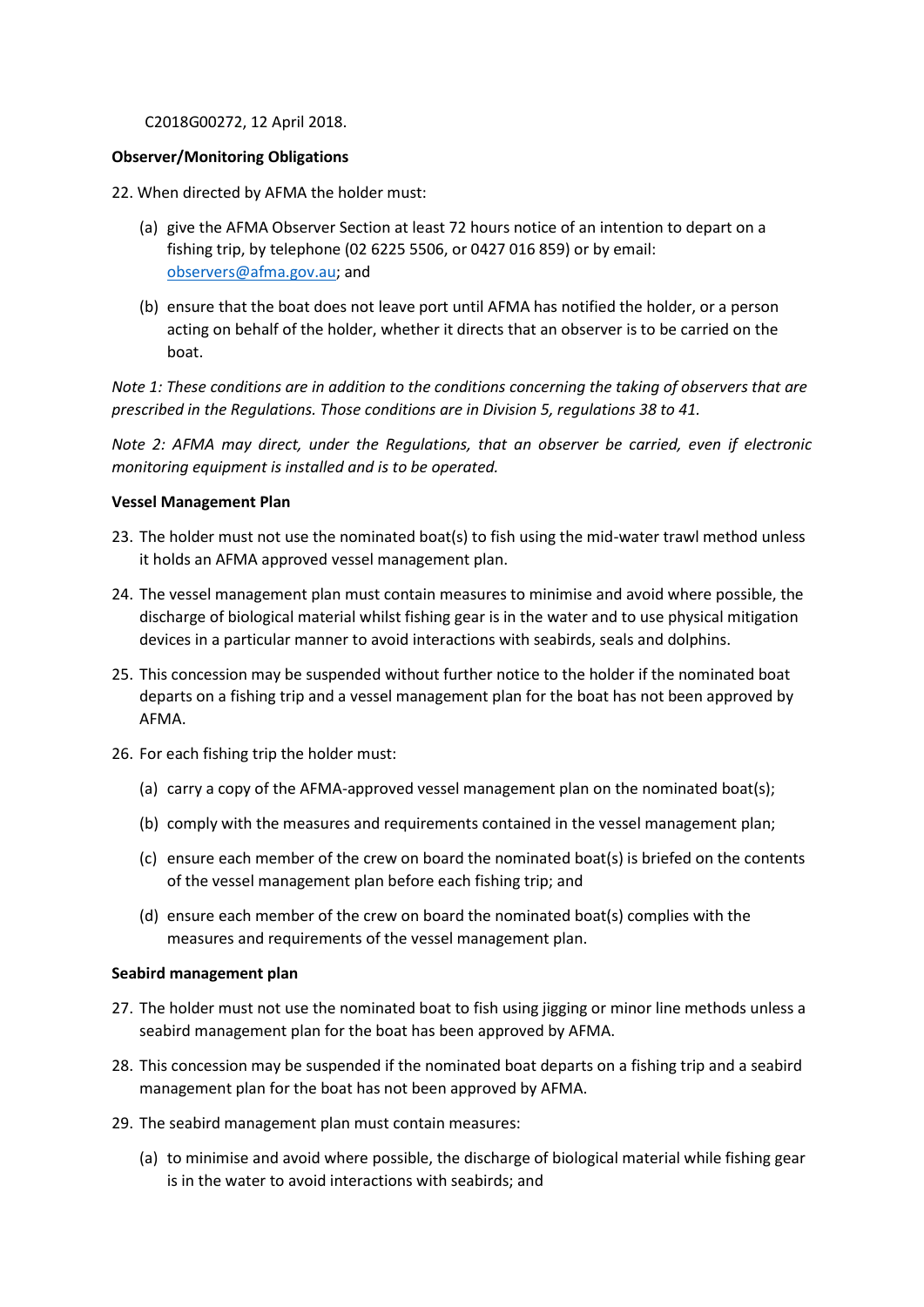- (b) where appropriate, require the holder to use physical mitigation devices in a particular manner to avoid interactions with seabirds.
- 30. For each fishing trip the holder must:
	- (a) carry a copy of the AFMA approved seabird management plan on the nominated boat
	- (b) comply with the measures and requirements contained in the seabird management plan
	- (c) ensure each member of the crew on board the nominated boat is briefed on the content of the seabird management plan before each fishing trip; and
	- (d) ensure each member of the crew on board the nominated boat complies with the measures and requirements of the seabird management plan.

## **Dolphin mitigation Plan**

- 31. The holder must not use the nominated boat(s) to fish using trawl gear unless the boat has an AFMA-approved Dolphin Mitigation Plan.
- 32. The holder must have their Dolphin Mitigation Plan re-approved by AFMA for the nominated boat before commencing fishing with trawl gear if there are any changes made by the holder to an AFMA-approved Dolphin Mitigation Plan.
- 33. For each fishing trip the holder must:
	- (a) carry a copy of the AFMA-approved Dolphin Mitigation Plan on the nominated boat(s)
	- (b) comply with the measures and requirements contained in the AFMA-approved Dolphin Mitigation Plan
	- (c) ensure each member of the crew on board the nominated boat(s) is briefed on the content, intent and purpose of the AFMA-approved Dolphin Mitigation Plan; and
	- (d) ensure each member of the crew on board the nominated boat(s) complies with the measures and requirements of the AFMA-approved Dolphin Mitigation Plan.

### **Dolphin Interaction Obligations**

34. For any dolphin interaction using the nominated boat(s), the holder must:

- (a) complete a Dolphin Interaction Evaluation Report (Appendix A of the SPF Dolphin Mitigation Strategy) and submit it to AFMA within 48 hours of the end of a trip; and
- (b) complete the Listed Marine and Threatened Species form as part of the daily fishing logbook.
- 35. If, using the nominated boat(s), the holder has had three (3) or more dolphin interactions across three (3) separate trawl gear sets in a single review period in either the Eastern or Western Subarea of the fishery, the holder must immediately cease fishing using trawl gear and return to port. The holder must then:
	- (a) review the Dolphin Mitigation Plan for the nominated boat;
	- (b) revise the Dolphin Mitigation Plan to mitigate dolphin interactions;
	- (c) obtain approval of the revised Dolphin Mitigation Plan from AFMA in writing; and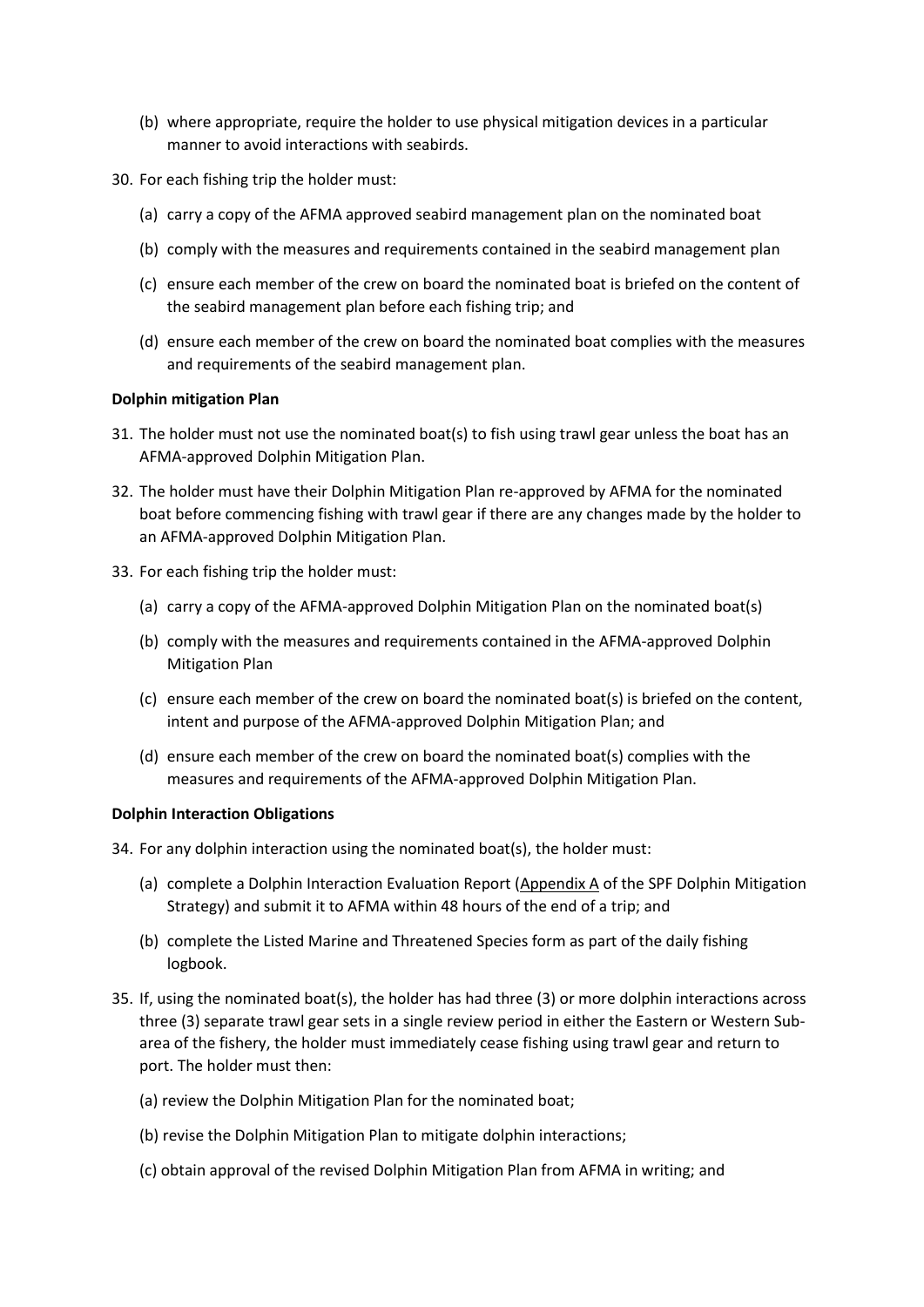- (d) obtain authorisation in writing by AFMA before recommencing fishing using trawl gear.
- 36A. If, using the nominated boat(s), the holder has six (6) or more dolphin interactions within either the Eastern or Western Sub-area of the fishery in a single review period; the holder must immediately cease fishing using trawl gear and return to port. The holder must:
	- (a) review the Dolphin Mitigation Plan for the nominated boat;
	- (b) revise the Dolphin Mitigation Plan to mitigate dolphin interactions;
	- (c) obtain approval from AFMA in writing of the revised Dolphin Mitigation Plan; and
	- (d) obtain authorisation in writing by AFMA before recommencing fishing using trawl gear.
- 36B. If there is any further dolphin interaction occurring during a subsequent fishing trip after the revised Dolphin Mitigation Plan under condition 36A, within the same review period, the holder must immediately cease fishing with trawl gear and return to port. The holder must then:
	- (a) conduct a further review of the Dolphin Mitigation Plan for the nominated boat;
	- (b) revise the revised Dolphin Mitigation Plan to further mitigate dolphin interaction;
	- (c) obtain approval from AFMA in writing of the further revised Dolphin Mitigation Plan; and
	- (d) obtain authorisation in writing by AFMA before recommencing fishing using trawl gear.
- 37. If, using the nominated boat(s), the holder has had six (6) or more dolphin interactions within either the Eastern or Western Sub-area of the fishery in a single review period the holder must then:
	- (a) conduct a further review of the Dolphin Mitigation Plan for the nominated boat;
	- (b) revise the revised Dolphin Mitigation Plan to further mitigate dolphin interaction;
	- (c) obtain approval from AFMA in writing of the further revised Dolphin Mitigation Plan; and
	- (d) obtain authorisation in writing by AFMA before recommencing fishing using trawl gear.
- 38. If, using the nominated boat(s), the holder has had six (6) or more dolphin interactions within either the Eastern or Western Sub-area of the fishery in two (2) consecutive review periods, the holder must cease fishing immediately and must not recommence fishing using trawl gear for six (6) months from the date of the last dolphin interaction. Before recommencing fishing with trawl gear, the holder must:
	- (a) conduct a further review of the Dolphin Mitigation Plan for the nominated boat;
	- (b) revise the revised Dolphin Mitigation Plan to further mitigate dolphin interaction;
	- (c) obtain approval from AFMA in writing of the further revised Dolphin Mitigation Plan; and
	- (d) obtain authorisation in writing by AFMA before recommencing fishing using trawl gear.
- 39. If, using the nominated boat(s), the holder has six (6) or more dolphin interactions within a single SPF spatial management grid (as defined in the *Commonwealth of Australia Gazette No. C2018G00272, 12 April 2018*) during the months of June, July or August, the holder must cease fishing immediately in the grid and must not recommence fishing using trawl gear for a period of one (1) month from the date of the last dolphin interaction in that grid.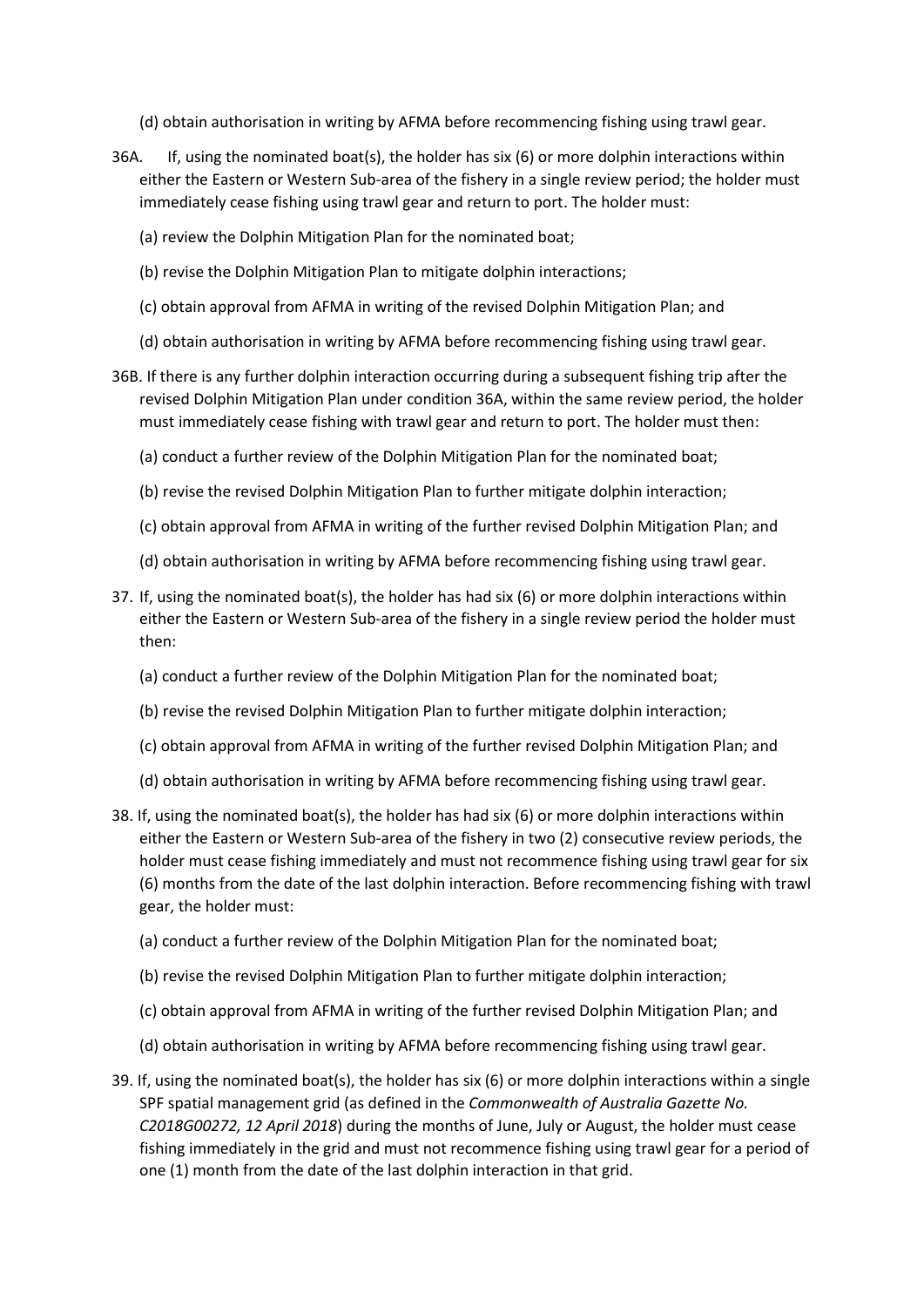- 40. If, using the nominated boat(s), the holder has fifteen (15) or more dolphin interactions in the Eastern Sub-area of the fishery within a single review period:
	- (a) the holder must cease fishing immediately and return to port; and
	- (b) the holder is not permitted to fish within the Eastern Sub-area of the fishery for a period of two (2) months from the date of the last dolphin interaction in the Eastern Sub-area.
	- (c) The holder must:
		- i. review the Dolphin Mitigation Plan for the nominated boat, taking into account the above number of interactions;
		- ii. revise the Dolphin Mitigation Plan; and
		- iii. obtain written approval from AFMA of the revised Dolphin Mitigation Plan before recommencing fishing using trawl gear.

## **Definitions related to Dolphin interactions:**

*AFMA-approved Dolphin Mitigation Plan A Dolphin Mitigation Plan for the nominated boat subject to a current approval in writing from AFMA.* 

*Dolphin interaction evaluation report A document, as per Appendix A of the SPF Dolphin Mitigation Strategy which describes the details of a dolphin interaction event.*

*Dolphin Mitigation Plan A document, as per Appendix B of the SPF Dolphin Mitigation Strategy that contains a statement about actions to minimise interactions being taken in the following areas; fishing practices, gear setup and mitigation devices.*

*Eastern Sub-area Has the same meaning in Schedule 1 of the* Small Pelagic Fishery Management Plan 2009

*Gear Set The act of deploying trawl fishing equipment*

*Interaction Has the same meaning as the definition in the Fisheries Management Regulations 2019.*

*Review period Either of, the first 6 months (1 May - 30 November) or second 6 months (1 December to 30 April) of the Fishing Season in which the operator has fished using trawl gear*

*Western Sub-area Has the same meaning in Schedule 1 of the Small Pelagic Fishery Management Plan 2009*

### **Taking/Carrying of Shark Obligations**

- 44. The holder must not retain deepwater dogfishes of the following species Harrisson's dogfish (*Centrophorus harrissoni*), Endeavour dogfish (*C. moluccensis*), southern dogfish (*C*. *zeehaani*) and Greeneye Spurdog (*Squalus chloroculus)*. Deepwater dogfishes of the species specified in this condition that are taken alive, must be returned to the water carefully and quickly.
- 45. Retained school shark (*Galeorhinus galeus*) and gummy shark (*Mustelus antarcticus*) must exceed 450 millimetres when measured in a straight line from the middle of the posterior edge of the aftermost gill-slit to the ventral insertion of the caudal fin.
- 46. The holder must not carry or possess any shark (*Class Chondricthyes*) dorsal, pectoral, caudal, pelvic or anal fins on board the boat(s) nominated to this concession that are not attached to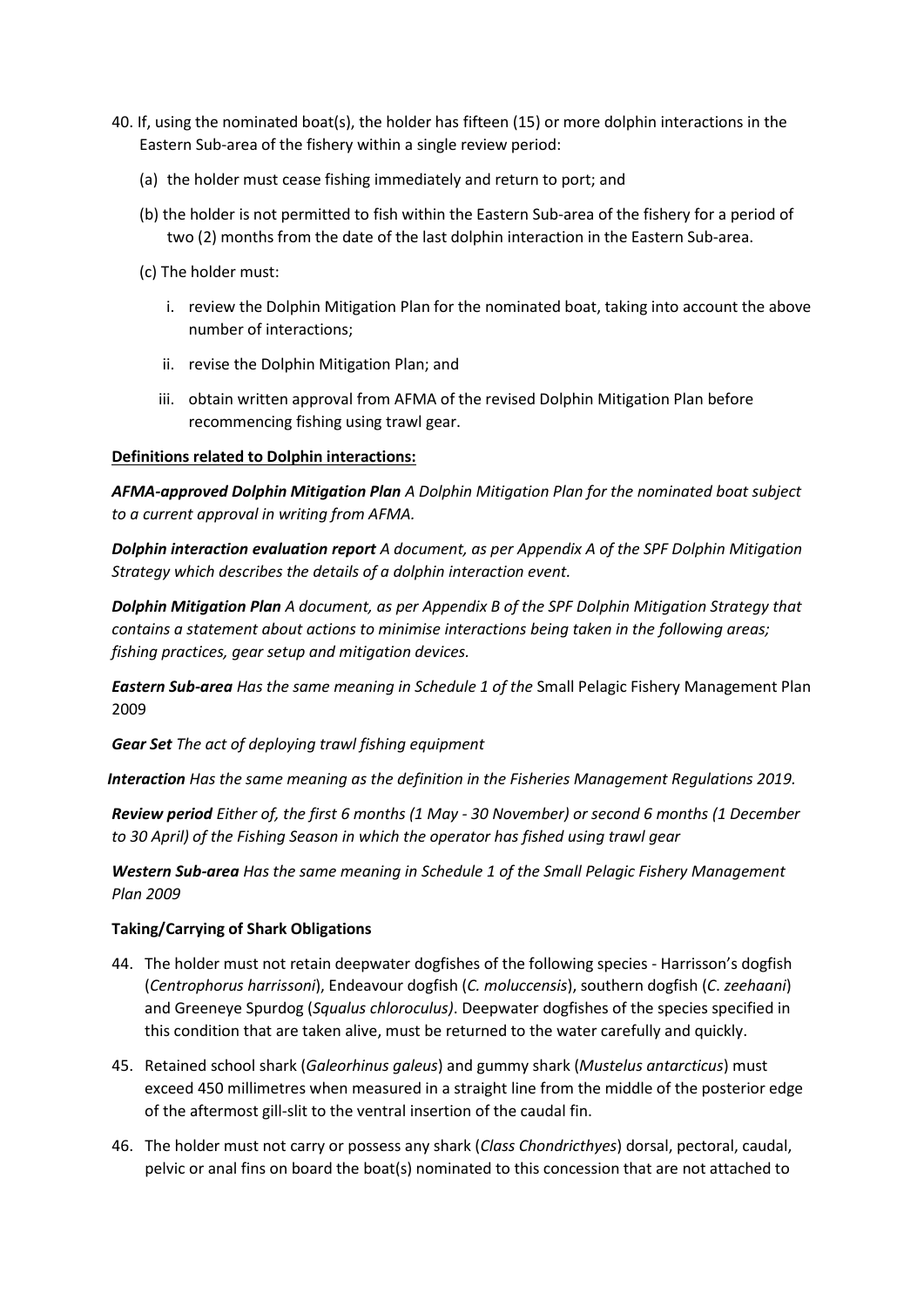the shark's carcass.

### **Other Obligations**

- 47. If a boat is nominated to this concession, at all times when the boat is being used under this concession, the holder must have provided to AFMA a current emergency contact facility for the nominated boat.
- 48. An emergency contact facility must enable AFMA to contact the boat immediately and directly at any time when the boat is at sea, including in the event of an emergency.
- 49. AFMA must be notified immediately of any change in contact details, by fax sent to (02) 6225 5440 or by email to [licensing@afma.gov.au](mailto:licensing@afma.gov.au) and the boat must not depart on a fishing trip unless AFMA has been so notified of the change in contact details.

*Note: The emergency contact facility may take the form of a satellite phone number, or skipper or crew member's mobile phone number - any number that may be used by AFMA to contact the boat while it is at sea at any time, including in the event of an emergency.* 

### **Agent Obligations**

- 50. The holder accepts concurrent liability for all conduct by its servants or agents infringing the *Fisheries Management Act 1991* (or the Regulations, Management Plans or concession conditions made by virtue of that Act) who may be engaged by the holder to conduct on the holder's behalf activity under this concession.
- 51. Liability for the conduct of the holder's servants or agents arises, even if the conduct may be, or actually is, beyond the scope of the servant or agent's actual or apparent authority where it is a breach that occurs during the conduct of activity authorised by this concession.
- 52. The holder may avoid concurrent liability for conduct whilst conducting activity under this concession if, but only if, the holder can establish that the infringing conduct could not possibly have been prevented by any action or precaution that the holder might have reasonably taken.
- 53. The giving of an indemnity by the servant or agent to the holder for any penalties incurred by the holder, for infringing conduct by the servant or agent is not, of itself, a reasonable precaution to prevent infringing conduct.
- 54. The holder must ensure the master of the boat(s) fishing under the authority of this concession is nominated as an authorised agent for the holder **before** any fishing operation may take place.
- 55. The holder must ensure the authorised agent signing the determined \*Daily Fishing logbook page was the master of the boat (skipper) at the time the recorded fishing operation took place.
- 56. The holder may sign the determined \*Daily Fishing logbook page if they were the master of the boat (skipper) when the recorded fishing operation took place.
- 57. If more than one master of the boat is on board the boat during the fishing trip, each master must complete and sign a separate determined \*Daily Fishing logbook page for each of the fishing operations for which they had control over.

*\*These instructions are for all determined Daily Fishing Logs including e-Logs.*

#### **Direction Obligations**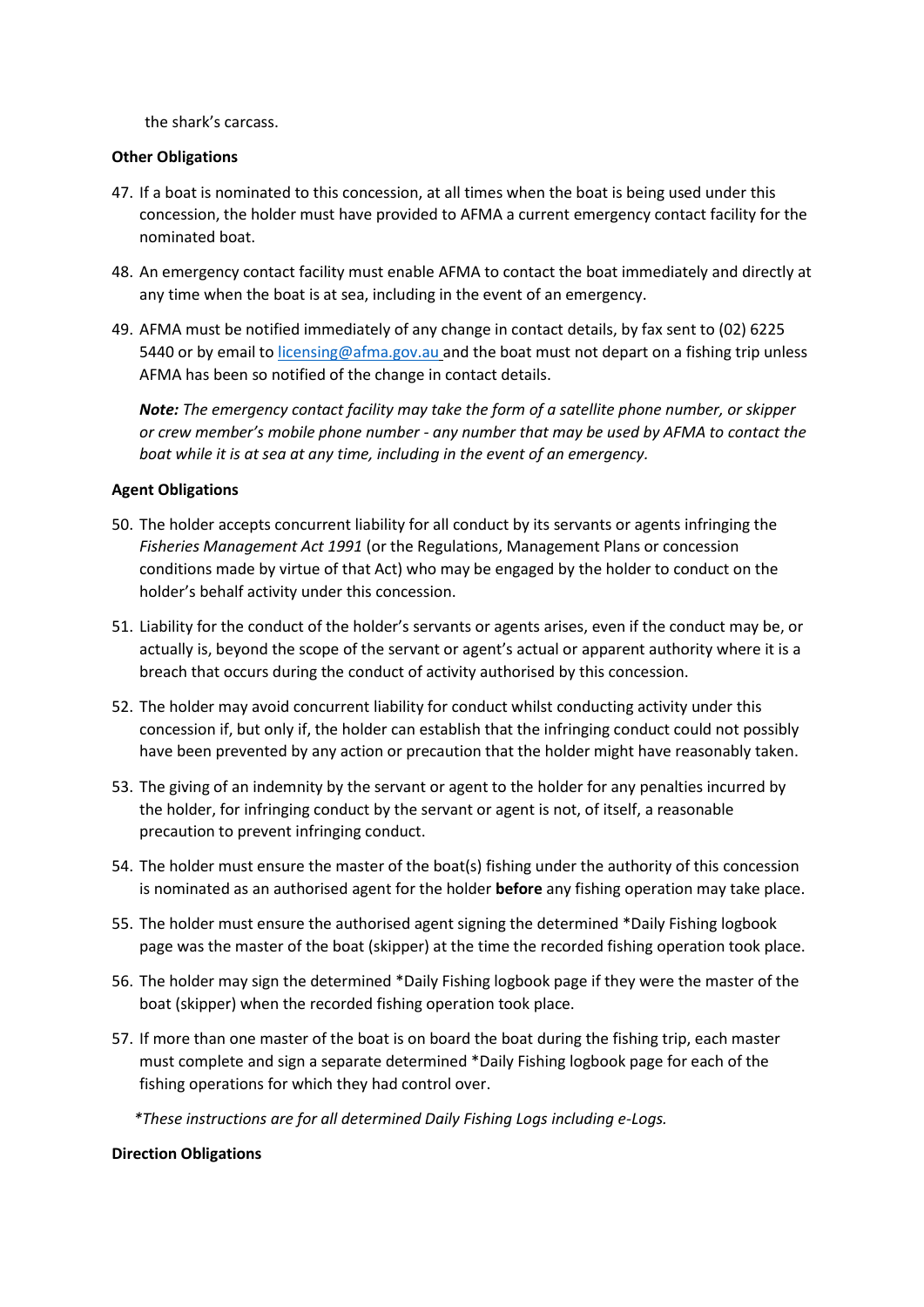58. The holder must comply with any Direction that fishing is not to be engaged in the fishery, or a particular part of the fishery or during a particular period or periods made under sub section 41A of the *Fisheries Management Act 1991*.

### **Temporary Orders Obligations**

59. The holder must comply with any Temporary Order made under sub section 43(2) of the *Fisheries Management Act 1991* and to the extent that any provision herein is inconsistent with such Temporary Order sub section 43(9), provides that the provision herein is overridden by the Temporary Order until the Temporary Order ceases to have effect*.*

## **Navigating in Closed Zones**

60. AFMA may suspend this concession in accordance with this condition, pursuant to section 38(1)(c) of the *Fisheries Management Act 1991,* if it reasonably appears by VMS transmission from the nominated boat(s), that there is a failure by that boat while in a closed zone for the purposes of regulation 85 of the *Fisheries Management Regulations 2019*, to meet the exempting provisions of sub regulations 86(2) (3)*.* Such suspension will then continue until the concession holder provides a full written explanation, to the satisfaction of the delegate responsible for issuing that suspension, of the lawful reason for the boat being in that closed zone at that time, or until the expiration of the suspension under sub section 38(2) of the *Fisheries Management Act 1991*; whichever is the earlier.

## **Quota Balancing obligations**

- 61. The holder must not be in an over quota position for any quota species.
- 62. If the holder is over quota for any quota species or has not provided to AFMA a written explanation detailing any exceptional circumstances within a 28 day period which satisfies AFMA that AFMA should not do so, AFMA may suspend this concession in accordance with this condition, pursuant to section 38(1)(c) of the *Fisheries Management Act 1991*.
- 63. The holder is not considered to be over quota if the holder:
	- (a) lands an amount of quota species in excess of the available uncaught amount recorded for that species in the holder's name on the Register of Statutory Fishing Rights kept by AFMA pursuant to section 44 of the *Fisheries Management Act 1991*; and
	- (b) acquires a further amount of quota species equal to or greater than the total quantity (by weight) landed in excess of that total amount recorded within 28 days of landing.
- 64. Any dealing in a quota Statutory Fishing Right by the holder for the purpose of complying with this condition must be lodged with AFMA duly executed and in the form approved by AFMA, on or before the 28th day from which the excess quota species was landed. For the purpose of determining if the holder is over quota under this condition, any acquisition of a quota species may only be deemed to have been acquired up to 28 days prior to the date of registration of that acquisition of that quota species.
- 65. If this concession is suspended, unless the holder has acquired and AFMA has then recorded (but may not deem) an amount of uncaught quota for each quota species in the fishery, this concession may, under this condition, again be suspended upon expiration of the earlier suspension.
- 66. It is the obligation of the holder to record and determine when any quota species amount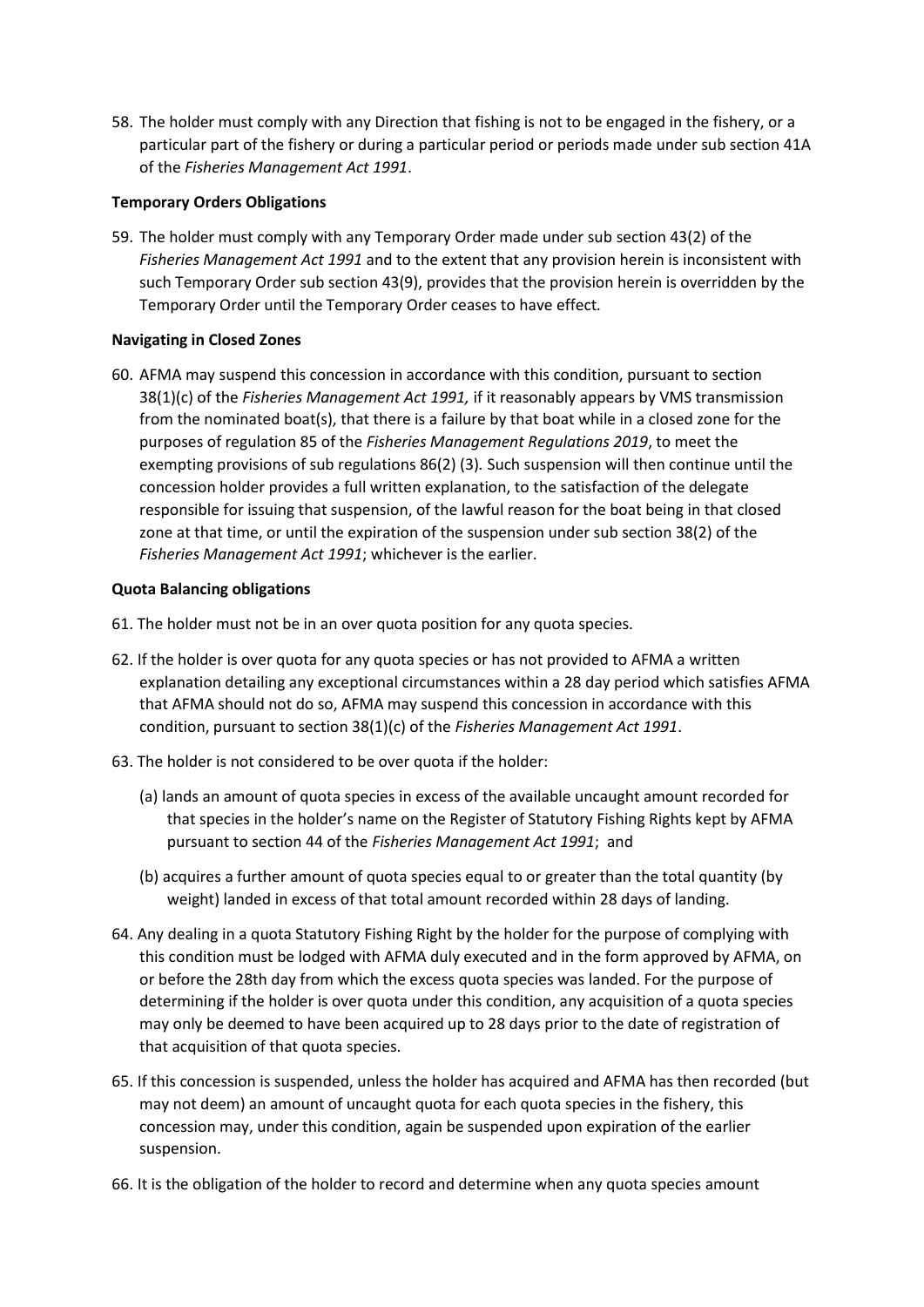exceeds the total amount recorded by AFMA.

In these conditions:

*Acquire* means receiving statutory fishing rights by registering a dealing by which an amount of statutory fishing rights are permanently or seasonally transferred to the holder; and *acquisition*  has a comparable meaning.

*Quota species* has the same meaning as quota species in the applicable management plan for which this concession has been granted and established under the *Fisheries Management Act 1991*.

*Landed* means the date any quota species was disposed of to an AFMA licensed fish receiver permit holder as recorded on the relevant catch disposal record; and landing has a comparable meaning.

## **Mandatory AFMA supplied VMS**

## Direction to Fit

67. When directed by AFMA in writing, the concession holder (or a person acting on the holder's behalf) must;

- (a) make available, within 14 days of the date of the written direction, the boat(s) nominated to this concession for the purposes of installation of an AFMA Vessel Monitoring System unit (AFMA VMS unit) by an AFMA approved technician, and
- (b) Provide all reasonable assistance to the AFMA approved technician including (but not limited to);
	- (i) the provision of an un-interrupted connection to the boat's main power source, and
	- (ii) an appropriate position for the mounting of the AFMA VMS unit.

68. When directed by AFMA in writing, the concession holder (or a person acting on the holder's behalf) must;

(a) make available, within 14 days of the date of the direction, the boat nominated to this concession for the purposes of removal of the AFMA VMS unit by an AFMA approved technician, and

(b) Provide all reasonable assistance to the AFMA approved technician.

### Concession holder must not interfere with AFMA VMS Unit

69. The concession holder (or a person acting on the holder's behalf) must not interfere, or attempt to interfere, with the operation of the AFMA VMS Unit

# **Definitions:**

*AFMA VMS Unit Means a Vessel Monitoring System (VMS) unit wholly owned by AFMA, marked with AFMA identifications and supplied by AFMA and fitted by an AFMA approved technician.*

*Interfere For the purposes of these conditions 'interfere' includes, but is not limited to;*

*Physical obstruction or removal of the AFMA VMS unit, or*